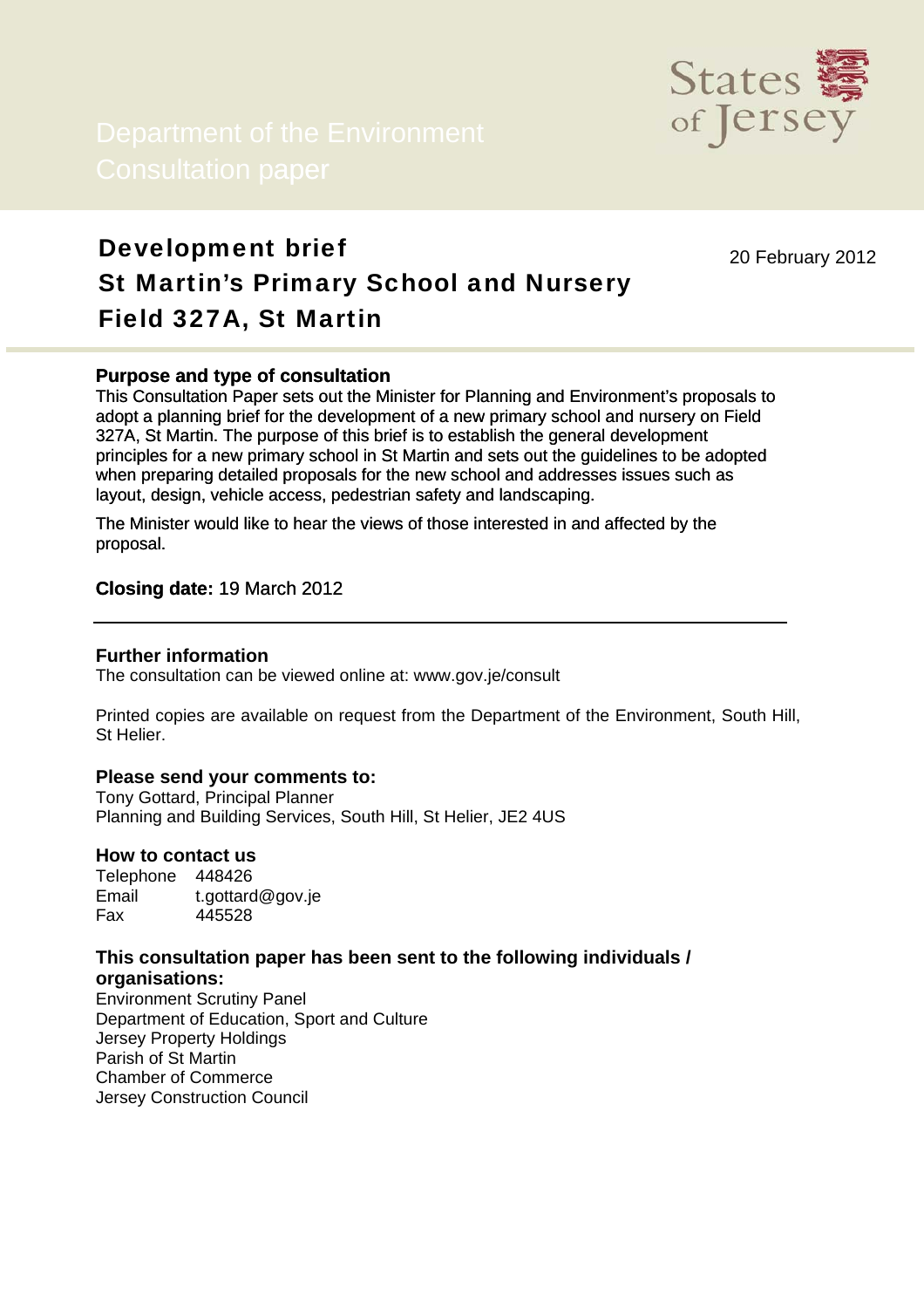# **Supporting documents attached**

Development brief: consultation draft St Martin's Primary School and Nursery, Field 327A, St Martin

# **Consultation response**

A series of statements about the guidance are set out below which may help with your response. Alternatively, you submit any other comment that you wish to make on the content of the draft brief.

You may do this online on [www.gov.je/consult](http://www.gov.je/consult) or you can print and submit the questionnaire to the address below.

| 1. When looking at the need for a new<br>primary school to serve the existing<br>and future pupils from the St Martin<br>catchment, the possibility of co-<br>locating primary school provision to<br>another existing primary school, or by<br>developing a completely new school<br>in a new location that might serve two<br>or more existing catchments, should<br>be considered and assessed,<br>particularly if this could deliver<br>financial savings | Strongly<br>agree | Agree | Don't<br>know | <b>Disagree</b> | Strongly<br><b>Disagree</b> |
|---------------------------------------------------------------------------------------------------------------------------------------------------------------------------------------------------------------------------------------------------------------------------------------------------------------------------------------------------------------------------------------------------------------------------------------------------------------|-------------------|-------|---------------|-----------------|-----------------------------|
| Please give reasons for your answer                                                                                                                                                                                                                                                                                                                                                                                                                           |                   |       |               |                 |                             |
| 2. Primary schools in Jersey should<br>be located as close as possible to<br>main centres of population and<br>services, to reduce travel time and<br>distance to as many staff, parents and<br>pupils as possible, even if this means<br>providing larger primary schools in or<br>near the Island's largest settlements<br>(for the east of the Island, this might be,<br>for example, at Maufant).                                                         | Strongly<br>agree | Agree | Don't<br>know | <b>Disagree</b> | Strongly<br><b>Disagree</b> |
| Please give reasons for your answer                                                                                                                                                                                                                                                                                                                                                                                                                           |                   |       |               |                 |                             |
| 3. Many of the Island's rural parish<br>schools have historically been<br>provided in or near to the main<br>historical centre of each parish. This<br>is sufficient justification to replace<br>the existing St Martin's Primary<br>School on the edge of St Martin's<br>Village and next to the existing<br>school, in Field 327A.                                                                                                                          | Strongly<br>agree | Agree | Don't<br>know | Disagree        | Strongly<br><b>Disagree</b> |
| Please give reasons for your answer                                                                                                                                                                                                                                                                                                                                                                                                                           |                   |       |               |                 |                             |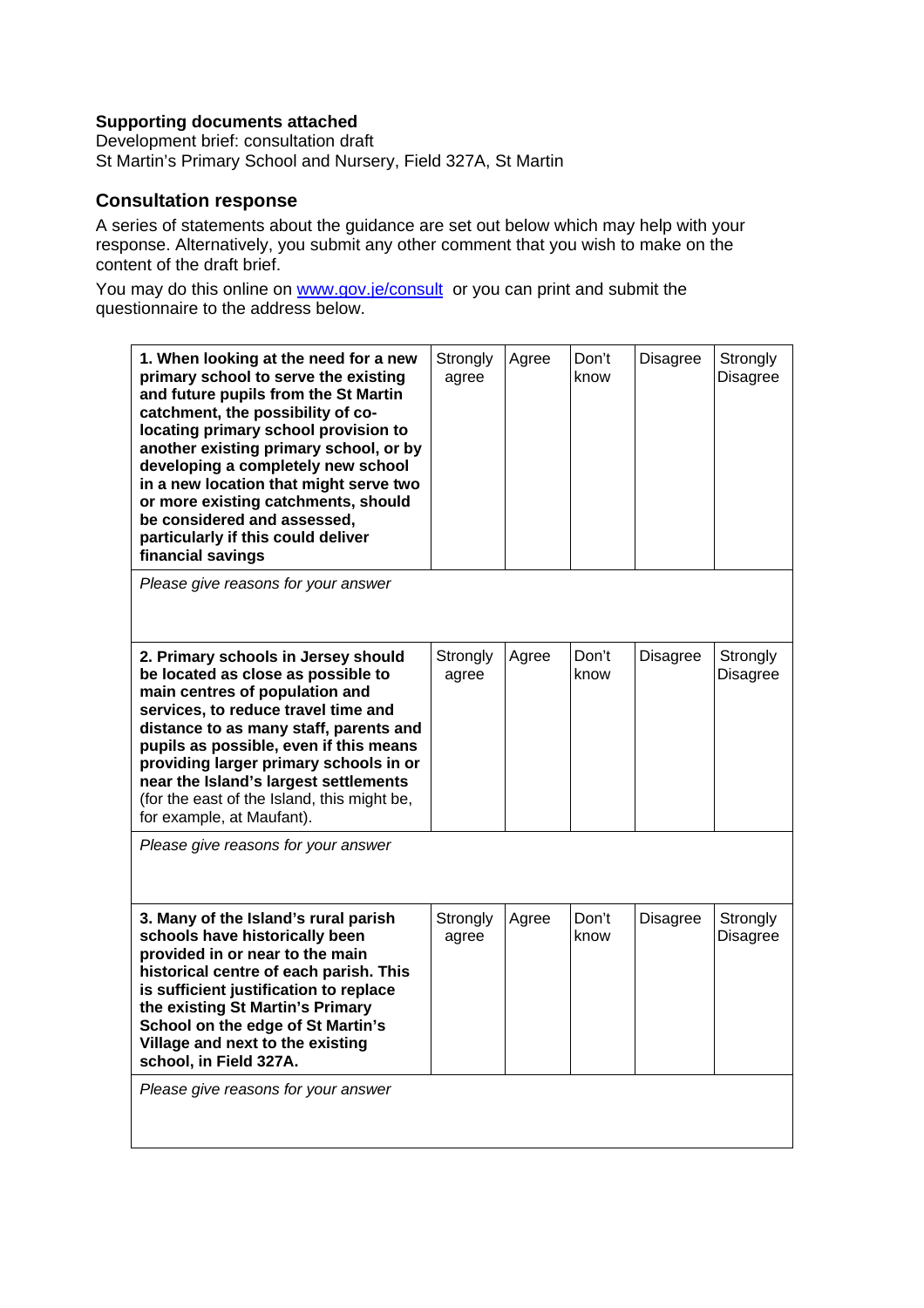| 4. To avoid the incremental creep of<br>the built-up area into the countryside<br>(sometimes referred to as 'ribbon'<br>development), the new primary<br>school would be better located on a<br>site that does not further extend the<br>linear shape and form of St Martin's<br>Village along a road (for example, on<br>the site of St. Martin's Village Green or<br>somewhere like St Saviour's Hospital) | Strongly<br>agree | Agree | Don't<br>know | <b>Disagree</b> | Strongly<br><b>Disagree</b> |
|--------------------------------------------------------------------------------------------------------------------------------------------------------------------------------------------------------------------------------------------------------------------------------------------------------------------------------------------------------------------------------------------------------------|-------------------|-------|---------------|-----------------|-----------------------------|
| Please give reasons for your answer                                                                                                                                                                                                                                                                                                                                                                          |                   |       |               |                 |                             |
| 5. If Field 327A is to developed to<br>provide the new St Martin's Primary<br>School, the proposed buildings<br>should be located in the south-east<br>part of the field.                                                                                                                                                                                                                                    | Strongly<br>agree | Agree | Don't<br>know | <b>Disagree</b> | Strongly<br><b>Disagree</b> |
| Please give reasons for your answer                                                                                                                                                                                                                                                                                                                                                                          |                   |       |               |                 |                             |
| 6. If Field 327A is to developed to<br>provide the new St Martin's Primary<br>School, the proposed buildings<br>should be set back from the roadside<br>(in line with the existing school).                                                                                                                                                                                                                  | Strongly<br>agree | Agree | Don't<br>know | <b>Disagree</b> | Strongly<br><b>Disagree</b> |
| Please give reasons for your answer                                                                                                                                                                                                                                                                                                                                                                          |                   |       |               |                 |                             |
| 7. If Field 327A is to developed to<br>provide the new St Martin's Primary<br>School, the northern and eastern<br>boundaries of the field should be<br>enhanced with additional<br>landscaping, to provide more of a<br>'green buffer' to the new school<br>buildings, from distant views.                                                                                                                   | Strongly<br>agree | Aaree | Don't<br>know | <b>Disagree</b> | Strongly<br><b>Disagree</b> |
| Please give reasons for your answer                                                                                                                                                                                                                                                                                                                                                                          |                   |       |               |                 |                             |
| 8. The proposed development<br>objectives for new primary school<br>and nursery are the right ones                                                                                                                                                                                                                                                                                                           | Strongly<br>agree | Agree | Don't<br>know | <b>Disagree</b> | Strongly<br>Disagree        |